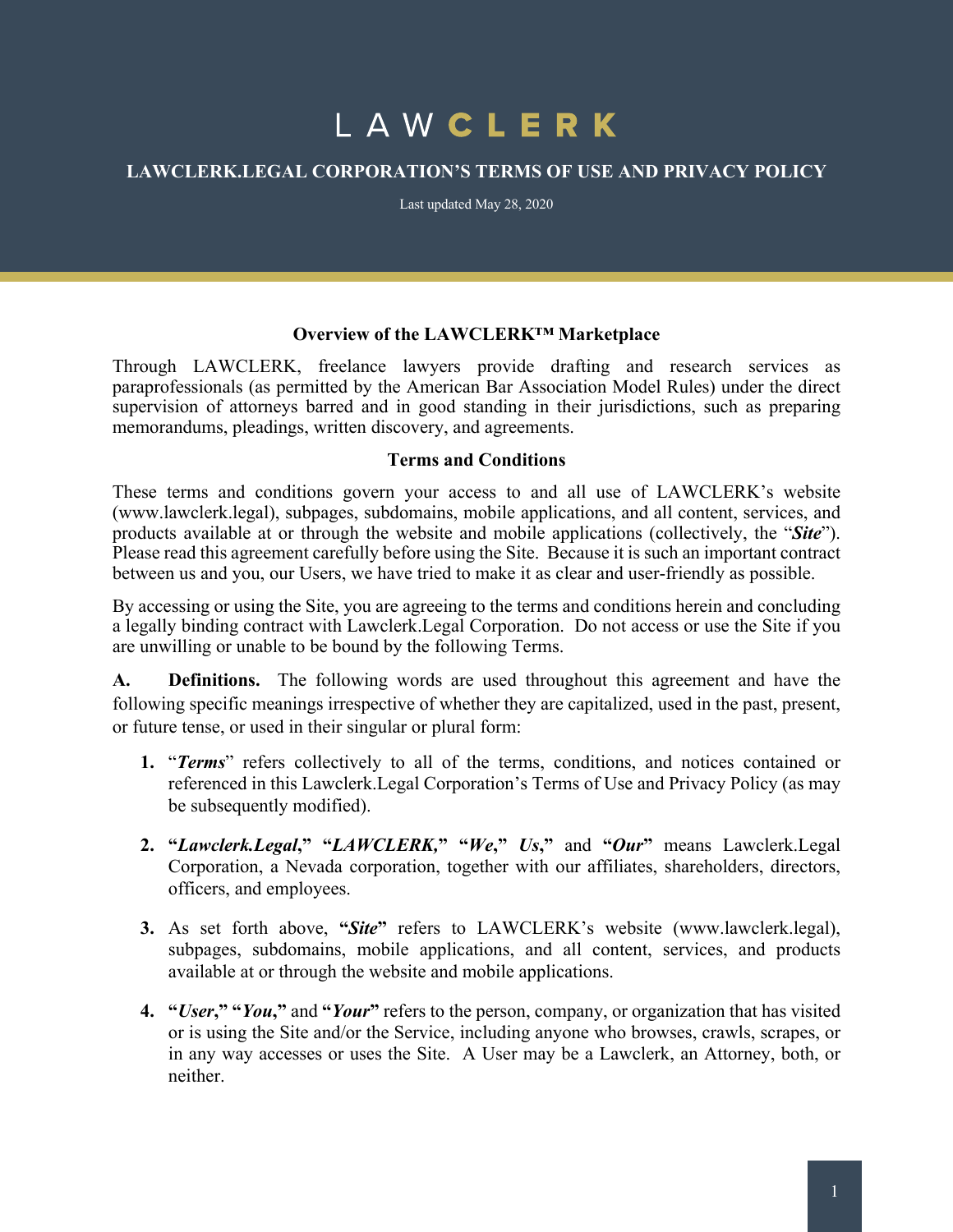- **5. "***Attorney***"** refers to a User that is a barred lawyer in good standing with their applicable state bar that has registered on the Site to engage the services of Lawclerks or a User that has been permitted by LAWCLERK to use the Service for content creation, such as articles and blogs. Attorneys are not employees or agents of LAWCLERK and no employeremployee relationship is created by the Attorney's engagement of a Lawclerk through the Site. Attorneys may post a Project for completion by a selected Lawclerk, which Project must be completed under the direct supervision of the Attorney that posted the Project to the Site. See Section B for more information regarding the rules governing the engagement of Lawclerks.
- **6. "***Lawclerk***"** refers to a User that was previously duly admitted to one or more state bars and, at the discretion of LAWCLERK, has never been suspended or disbarred by any state bar and that has registered on the Site to provide freelance services consistent with these Terms. For instance, an attorney that was previously barred and allowed their license to lapse due to retirement may, at LAWCLERK's discretion, be permitted to register as a Lawclerk. Lawclerks are not employees or agents of LAWCLERK and no employeremployee relationship is created by the Attorney's engagement of a Lawclerk through the Site. Lawclerks may apply for a Project posted by an Attorney, which Project must be completed under the direct supervision of the Attorney that posted the Project on the Site. See Section B for more information regarding the rules governing the engagement of Lawclerks.
- *7.* **"***Project***"** means a request posted by an Attorney on the Site seeking the freelance services of a Lawclerk to complete a discrete legal-related task, such as drafting or research, including without limitation, the preparation of memorandums, pleadings, discovery, and agreements. And *"Assigned Project"* is a Project that has been assigned by an Attorney to a specific Lawclerk for completion, the Lawclerk has confirmed that they do not have any conflicts, and the Lawclerk has accepted the Project.
- **8.** *"Project Price"* means the total amount that the Attorney will pay for the completion of the Project, inclusive of the Lawclerk Fee and the Service Fee. The *"Lawclerk Fee"* means the amount paid to the Lawclerk for the successful completion of an Assigned Project, plus the credit card processing fees, which is 72% of the Project Price. The *"Service Fee"* means the fee that is paid to LAWCLERK for the use of its Service, which is 28% of the Project Price.
- **9. "***Service***"** means the services provided by LAWCLERK, including without limitation access to LAWCLERK's blog and online community, the LAWCLERK Care Team available to assist all Users, a Dedicated LAWCLERK Advisor for each Attorney, conflict check procedures, rating mechanisms, secure and encrypted communication tools, secure and encrypted document management system, a Confidentiality and Non-Disclosure Agreement for each Project, payment processing, and tax reporting services. LAWCLERK does not provide an attorney referral service or serve as an employment agency. We provide a marketplace for Attorneys to connect with Lawclerks for discrete Projects.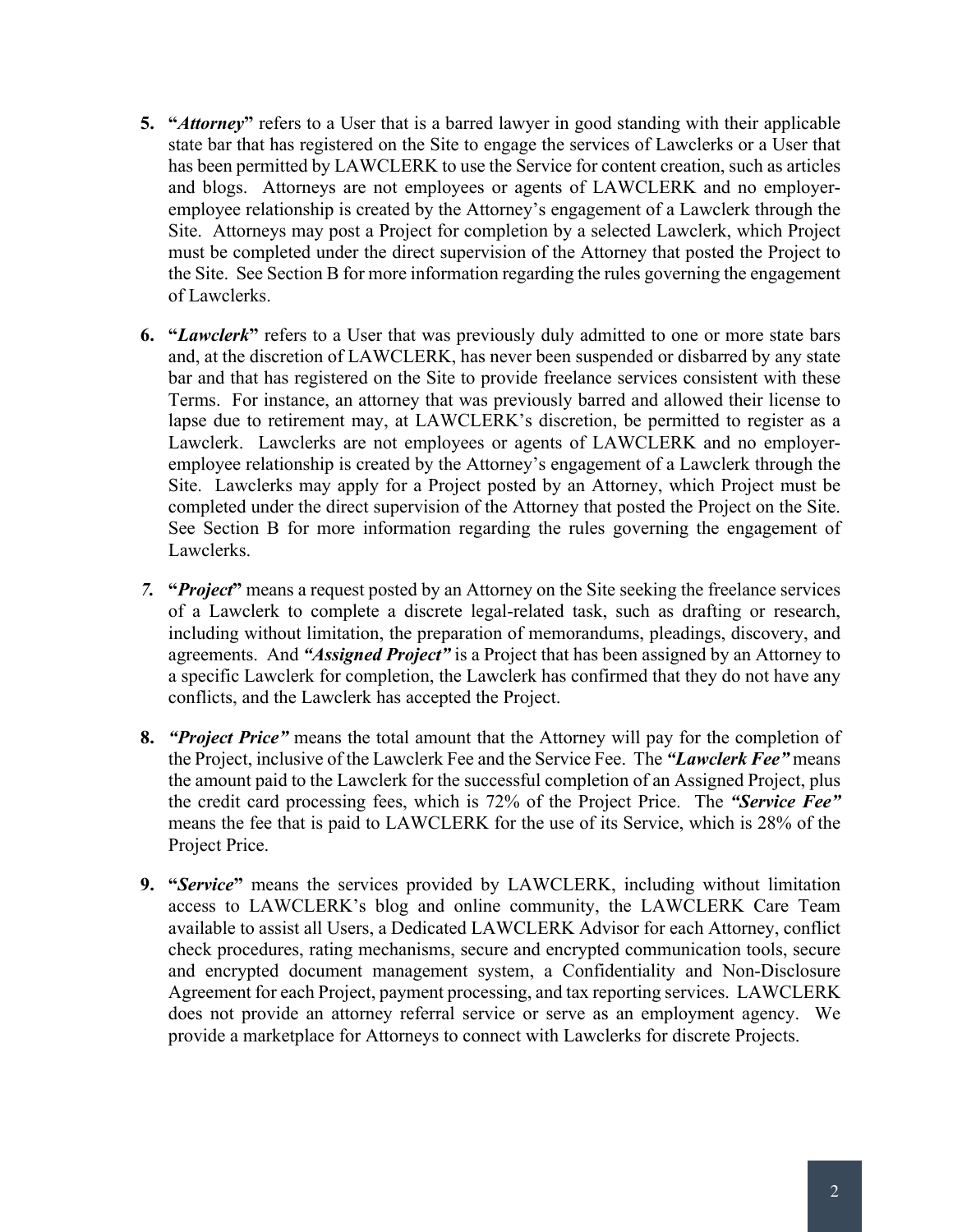**B.** *Critical Rules for the Use of LAWCLERK.* Users of the Site agree to fully comply with the following rules and understand that their account may be deactivated and closed upon any violation of these rules. For each Assigned Project:

- **1.** the Attorney shall have sole responsibility for the work product provided by the Lawclerk to the Attorney;
- **2.** the Attorney shall supervise the Lawclerk with respect to the Assigned Project to ensure compliance with the applicable Rules of Professional Conduct;
- **3.** the Attorney shall establish and maintain the relationship with the Attorney's client(s);
- **4.** the Lawclerk shall have no contact with the Attorney's client(s), including without limitation email, telephone, skype, web, social media, or in-person contact;
- **5.** the Lawclerk shall not appear in court or any other judicial or administrative body on behalf of the Attorney's client(s);
- **6.** the Attorney shall not ask or otherwise cause the Lawclerk to serve or otherwise disseminate the Lawclerk's work product or any other documents to anyone other than the Attorney;
- **7.** the Attorney shall not ask or otherwise cause the Lawclerk to sign or file any documents with any court or administrative body;
- **8.** the Lawclerk shall have no contact with opposing counsel, witnesses, or other persons potentially involved in the Project for which the Lawclerk has been engaged, including without limitation email, telephone, skype, web, social media, or in-person contact. For the avoidance of doubt, the Lawclerk and Attorney for an Assigned Project shall maintain open communication with one another until the Assigned Project is completed;
- **9.** the Attorney shall comply with applicable state, federal and other applicable law concerning the utilization of Lawclerks;
- **10.** the Attorney shall have the sole responsibility for determining the fee charged to their clients for legal services. The Lawclerk shall not have any involvement in determining the fee the Attorney charges their client(s); and
- **11.** all payment for Services shall be completed through the Site.
- **12.** *Additional rules with respect to Lawclerks.* Initial draft and final deadlines for Projects are of critical importance. As such, Lawclerks agree to the following additional rules and understand that their accounts may be deactivated and closed upon any violation of these rules:
	- **a.** Upon being selected for a Project, the Lawclerk shall promptly review conflicts and respond either that the Lawclerk does not have a conflict and can proceed with the Project or that the Lawclerk has a conflict and cannot proceed with the Project.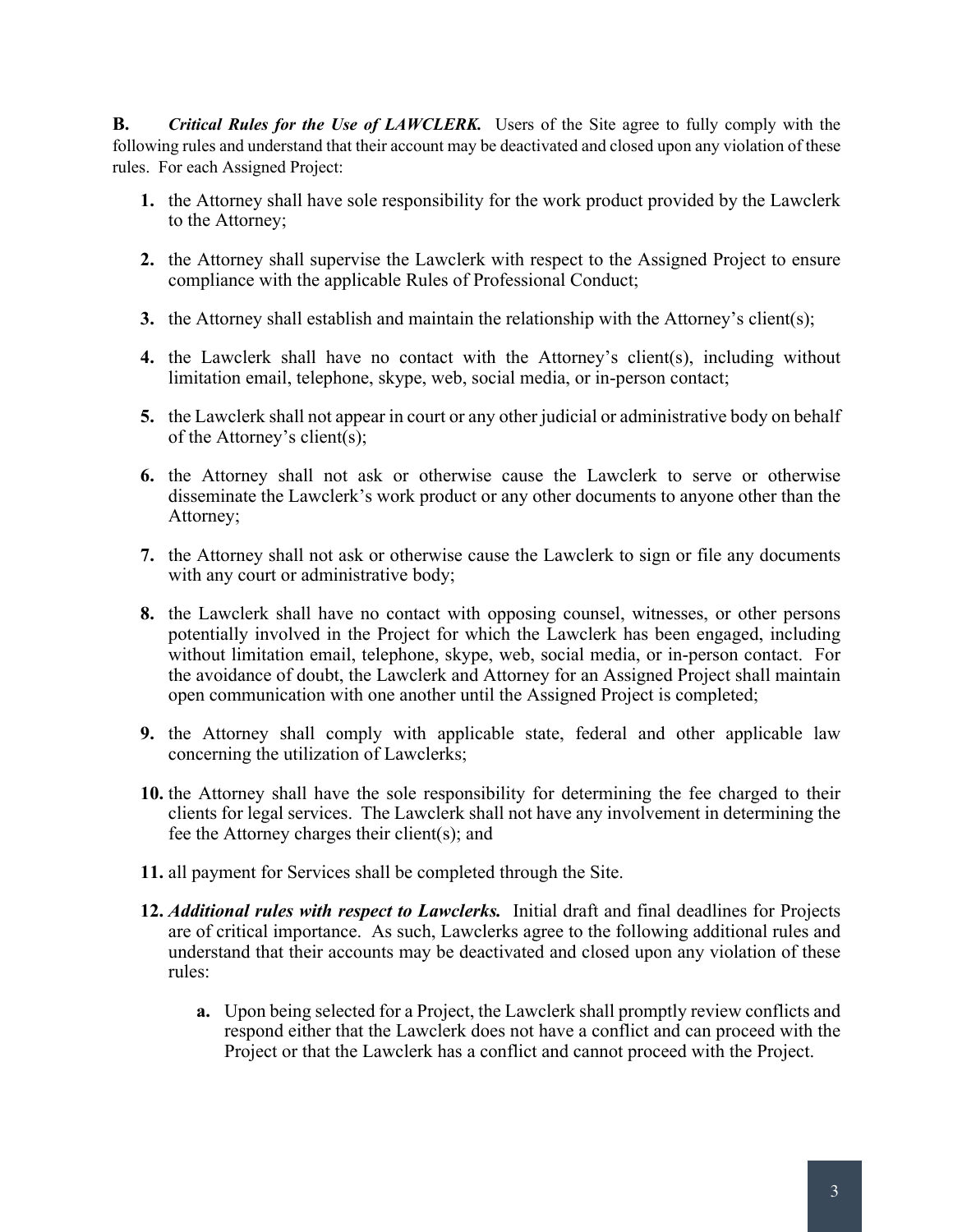- **b.** Lawclerks shall promptly respond to an invitation by an Attorney to complete a Project by either accepting or declining the Project.
- **c.** For each Assigned Project, if the Project has an initial draft deadline, the assigned Lawclerk shall provide the initial draft by the initial draft deadline, unless such deadline is extended through a scope change or in writing by the Attorney.
- **d.** For each Assigned Project, the assigned Lawclerk shall provide the final submission by the stated project deadline for the Project, unless such deadline is extended through a scope change or in writing by the Attorney.
- **e.** For each Assigned Project the assigned Lawclerk shall timely complete the Project in a professional manner.

## **C. Payment for Projects.**

- **1.** *LAWCLERK's Service Fee.* LAWCLERK does not provide legal services and does not charge for legal services. LAWCLERK receives the Service Fee in exchange for its Services.
- **2.** *Timing of payment by Attorneys.* Attorneys pay the full Project Price upon a Lawclerk being assigned to the Project. Attorneys must provide their credit card information prior to selecting a Lawclerk for a Project. If a Dispute Resolution Procedure (as discussed in Section D) is commenced, payment will be treated in accordance with Section D below.
- **3.** *The LAWCLERK Fee.* For each Assigned Project, the Lawclerk will be paid the Lawclerk Fee. Payments made to Lawclerks via LAWCLERK's billing platform are transferred directly to the account designated by the Lawclerk. The amount that will appear in the Lawclerk's bank account will be net of the credit card processing fees. Lawclerks must provide their payment account information prior to receiving payment on a Project.
- **4.** *The Project Price presented to Lawclerks is net of the Service Fee.* When viewing posted, but unassigned Projects, Lawclerks will be shown the Project Price net of the Service Fee. By way of example, if an Attorney posts a Project with a Project Price of \$500.00, the Site will display a "project price" of  $$340.00$  (\$500.00 – \$140 (28% of \$550) = \$340.00) when the posted, but unassigned Project is viewed by a Lawclerk.
- **5.** *Timing of payment to Lawclerks.* Lawclerks will receive the Lawclerk Fee upon the later of: (i) the Attorney's acceptance of the Lawclerk's submitted Project on the Site; and (ii) 8 days after the Lawclerk has submitted the Project and the Attorney has neither accepted the Project nor commenced a Dispute Resolution Procedure (as discussed in Section D). Please note that it may take a day or two after payment is released, depending upon your bank, for the funds to appear in your account. If a Dispute Resolution Procedure is commenced, payment will be treated in accordance with Section D below.
- **6.** *1099 tax reporting.* LAWCLERK will issue IRS Form 1099s to applicable Lawclerks for services provided to Attorneys through the Site.
- **7.** *Payment authorization.* By agreeing to these Terms, every Attorney gives LAWCLERK permission and irrevocably authorizes and instructs LAWCLERK, through its third-party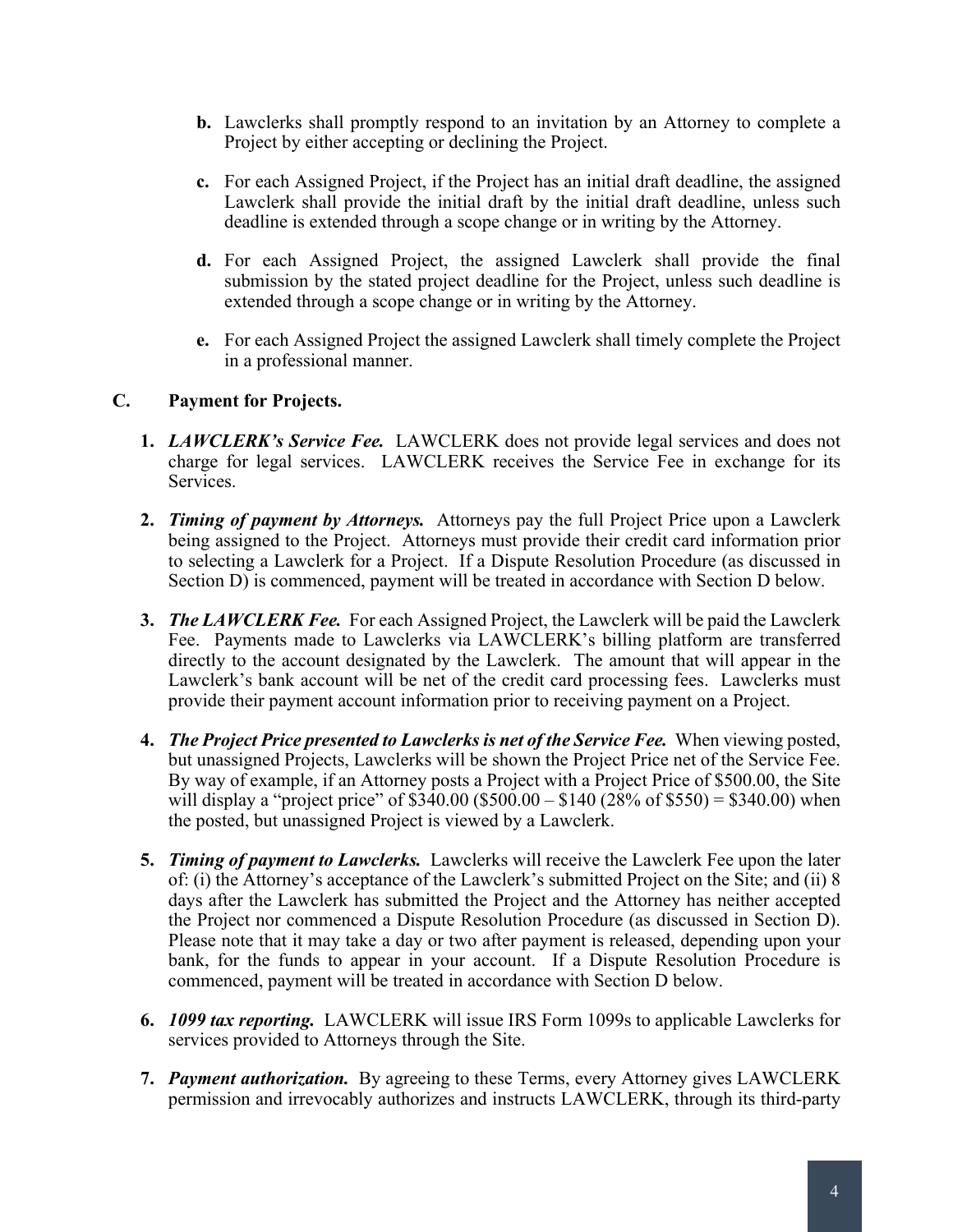payment processing company, to charge the Project Price to their credit card, PayPal account, or other approved methods of payment.

- **8.** *Promotional codes and credits.* LAWCLERK may, in its sole discretion, create promotional or rebate codes that may be redeemed for account credit or other features or benefits, subject to the following terms and any additional terms that LAWCLERK establishes on a promotional code basis ("*Promo Codes*"):
	- **a.** From time to time, Attorneys may have access to discounts or rebates supplied by LAWCLERK. The use of such coupons does not imply any attorney-client relationship or employer-employee relationship with LAWCLERK.
	- **b.** Promo Codes must be used by their intended audience, for their intended purpose, and in a lawful manner.
	- **c.** Promo Codes may not be duplicated, sold, or transferred in any manner, or made available to the general public (whether posted to a public forum or otherwise), unless expressly permitted by LAWCLERK. Promo Codes may expire or be disabled by LAWCLERK at any time, for any reason, prior to use. LAWCLERK reserves the right to withhold or deduct credits or other features or benefits obtained through the use of Promo Codes by you or any other User in the event that LAWCLERK determines or believes that the use or redemption of the Promo Code was in error, fraudulent, illegal, or in violation of the Promo Code terms.

**D. Dispute Resolution Procedure.** By accessing the Site or using the Services, you agree that either an Attorney or a Lawclerk may refer a dispute regarding a Project or otherwise (a "*Dispute*") to LAWCLERK's dispute center (the "*Dispute Center*") and that upon referral to the Dispute Center, the Dispute will be reviewed by LAWCLRK's Dispute Center personnel (the "Arbitrator") who will adjudicate the Dispute and determine how the Dispute will be resolved. You agree that the Arbitrator's decision is a final determination of the Dispute and agree to be bound by the Arbitrator's determination.

- **1.** *The LAWCLERK Arbitrator has sole and absolute discretion to resolve the Dispute.* The Arbitrator shall make a final determination in their sole and absolute discretion as to how the Dispute will be resolved based upon the information provided by the Attorney and the Lawclerk that are party to the Dispute, taking into consideration: (i) the clarity of the description of the Project posted by the Attorney; (ii) whether the nature and quality of the Lawclerk's services rendered in connection with the Assigned Project were consistent with industry standards; (iii) whether the initial and final deadlines were met; (iv) if a scope change is requested, the extent and nature of the scope change; (v) if revisions are requested by the Attorney, the extent and nature of the requested revisions; (vi) whether the parties to the Dispute have complied with these Terms; and (vii) any other applicable fact or consideration that may be relevant to the Arbitrator's determination of the Dispute.
- **2.** *Agreement to cooperate with the Arbitrator.* By accessing the Site or using the Services, you agree that when a Dispute is initiated by either an Attorney or a Lawclerk, you will provide your full cooperation to the Arbitrator and will promptly respond to all requests for information or documents. You acknowledge and agree that a failure to fully cooperate with the Arbitrator may result in a determination of the Dispute that is adverse to you.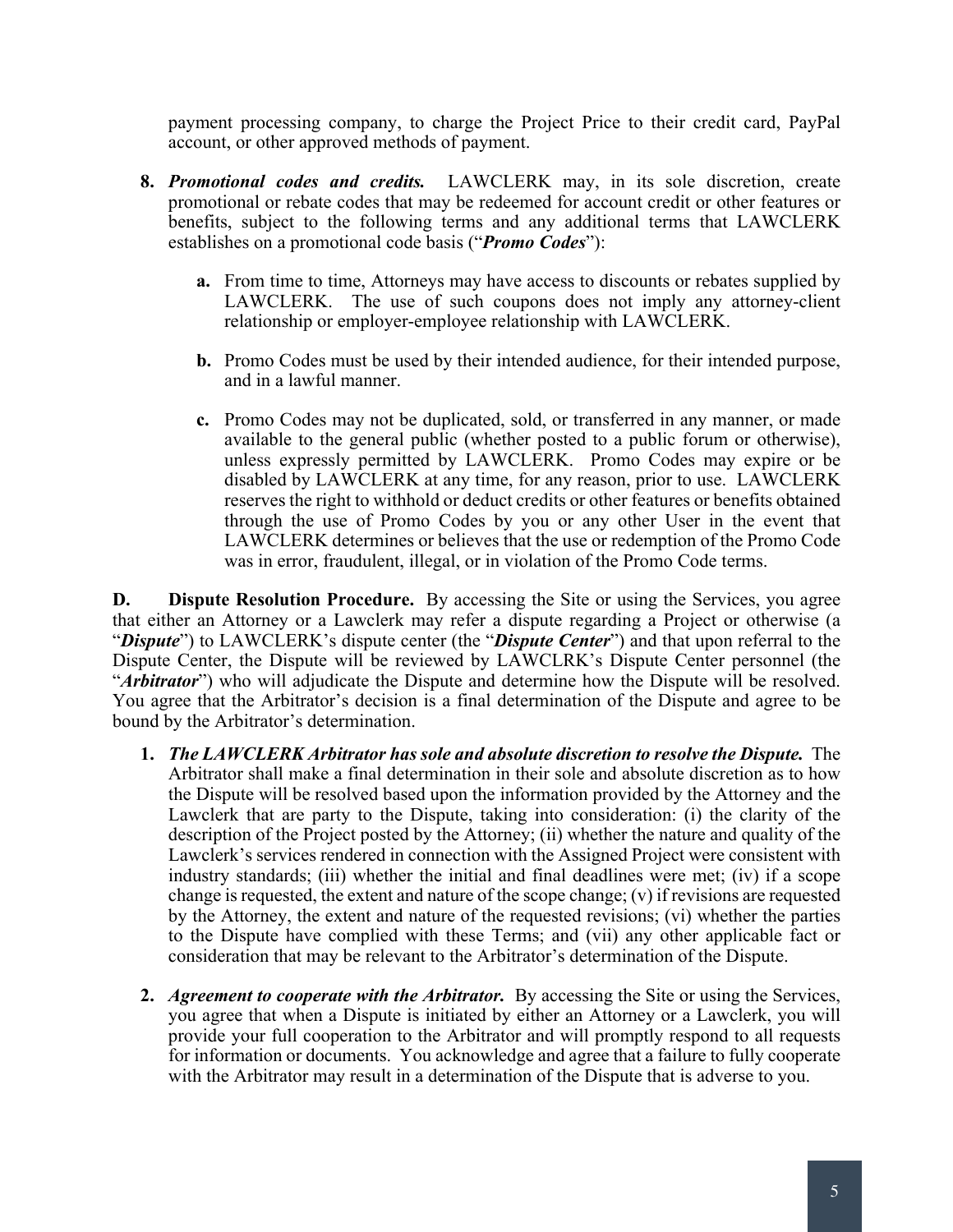- **3.** *Payment will be held pending Dispute resolution.* The payment price for a Project that is subject to a Dispute will be held by Braintree Payments, our third-party payment processor, until the Arbitrator resolves the Dispute or a consensual resolution is reached by the parties to the Dispute and written notice is provided to the Arbitrator.
- **4.** *Dispute resolution in favor of the Attorney.* Should the Arbitrator decide the Dispute in favor of the Attorney, the Attorney will be refunded within five business days of the Arbitrator's final determination of the Dispute, the Payment Price or such lesser amount as the Arbitrator determines is appropriate in their sole and absolute discretion. In such event, the Lawclerk that is a party to the Dispute shall be deemed to have permanently waived their right to seek such amounts from the Attorney or LAWCLERK.
- **5.** *Dispute resolution in favor of the Lawclerk.* Should the Arbitrator decide the Dispute in favor of the Lawclerk, the Lawclerk will be paid within five business days of the Arbitrator's final determination of the Dispute, the Lawclerk, or such lesser amount as the Arbitrator determines is appropriate in their sole and absolute discretion. In such event, the Attorney that is a party to the Dispute shall be deemed to have permanently waived their right to seek such amounts from the Lawclerk or LAWCLERK.
- **6.** *No restrictions on the Arbitrator's decision.* The Arbitrator shall have the sole and absolute discretion to decide the Dispute. The Arbitrator may decide entirely in favor of either the Lawclerk or the Attorney or may decide that an appropriate result is to require a partial payment to the Lawclerk or a partial refund to the Attorney.

## **E. Using the Site.**

- **1.** *Eligibility.* To access or use the Site, you must be, and hereby represent you are, 18 years or older and have the requisite power and authority to enter into these Terms. To use the Site and the Services, you must have, and hereby represent that you have, an independent business (whether it be as a self-employed individual/sole proprietor or as a corporation or other entity) and further represent that you intend to use the Site and Services for your business purposes only. You understand that you must comply with any licensing or registration requirements with respect to your business and you represent that you comply with all such requirements. LAWCLERK reserves the right, in our sole discretion, to refuse, suspend, or revoke your access to the Site and Services upon a violation of these Terms for any other reason, or for no reason, all in LAWCLERK's sole discretion. You may not access or use the Site if we have previously banned you from the Site.
- **2.** *Digital signature.*By registering for a LAWCLERK account on the Site, or by clicking to accept the Terms of Service when prompted on the Site, you are deemed to have executed these Terms electronically, effective on the date you register your Account or click to accept the Terms of Service, pursuant to the U.S. Electronic Signatures in Global and National Commerce Act (15 U.S.C. § 7001, *et seq*.). You acknowledge that you can electronically receive, download, and print these Terms and any amendments.
- **3.** *Non-Circumvention.* You acknowledge that LAWCLERK uses substantial resources and effort to ensure its Site's functionality and to connect its Users. You hereby represent and warrant that you will not circumvent or attempt to circumvent LAWCLERK or these Terms, or in any way procure legal services from another User outside of the LAWCLERK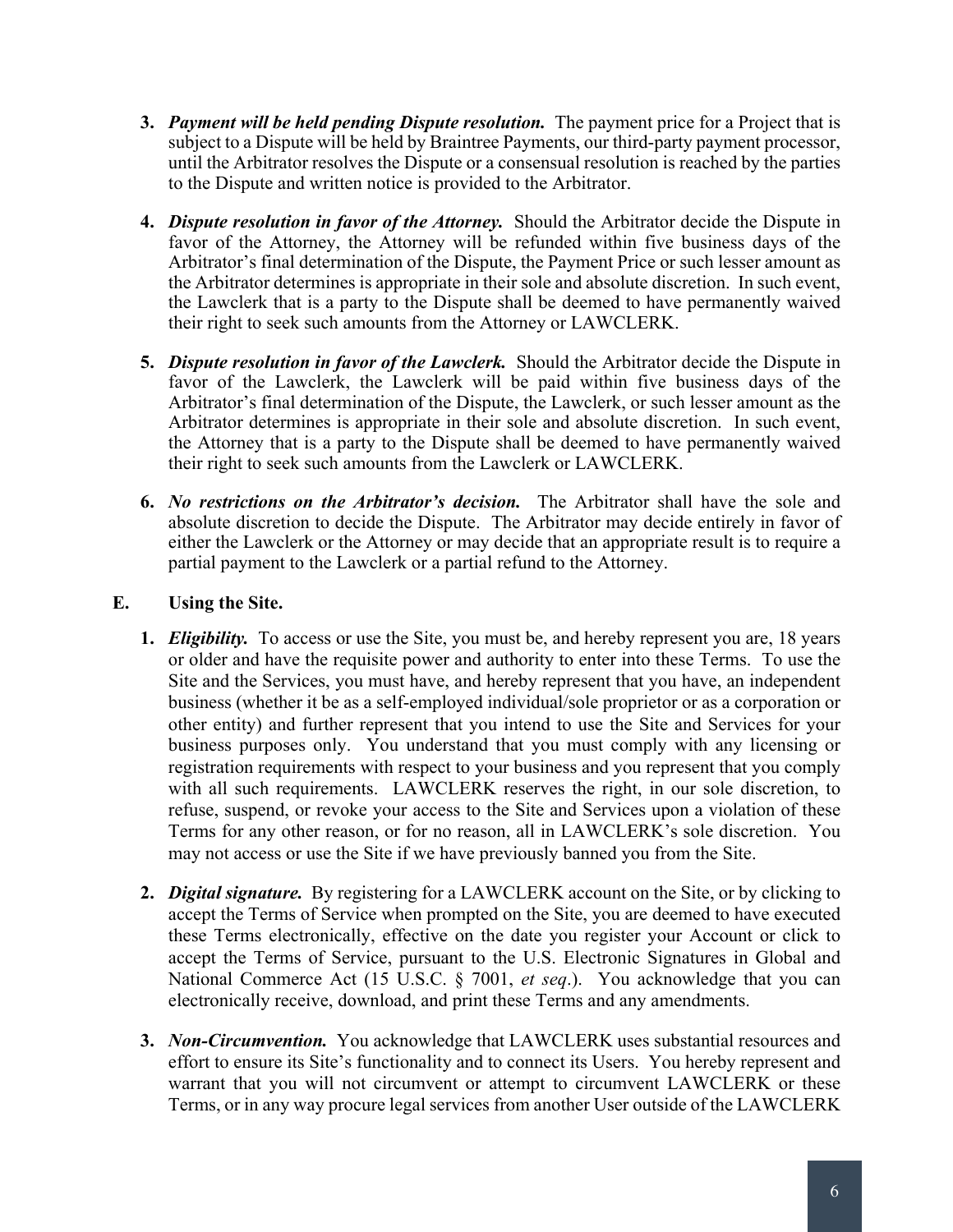Site without LAWCLERK's prior written consent. Should you breach your warranty in this section or should an Attorney desire to hire a Lawclerk as an employee, you shall pay LAWCLERK the greater of: (a) 25% of the Lawclerk's estimated annual compensation from the hiring Attorney in the event of full or part-time employment; or (b) \$10,000. Upon payment of the fees described in this Section, which payment information can be obtained from contacting the LAWCLERK Care Team, LAWCLERK shall provide written consent for the Lawclerk to provide services to the Attorney outside of the Site.

- **4.** You and LAWCLERK hereby acknowledge and agree that the sums payable under subsection E.3 above shall constitute liquidated damages and not penalties and are in addition to all other rights of LAWCLERK under these Terms. You and LAWCLERK further acknowledge that (i) the amount of loss or damages likely to be incurred is incapable or is difficult to precisely estimate, (ii) the amounts specified in subsection E.3 bear a reasonable relationship to, and are not plainly or grossly disproportionate to, the probable loss likely to be incurred in connection with circumvention of the Site discussed in subsection E.3, (iii) one of the reasons for the amounts set forth in subsection E.3 was the uncertainty and cost of litigation regarding the question of actual damages, and (iv) you and LAWCLERK are sophisticated parties and these Terms are an arm's length agreement.
- **5.** *Permission to use the Site.* We grant you permission to use the Site subject to the restrictions in these Terms. Your use of the Site is at your own risk, including the risk that you might be exposed to content that is offensive, indecent, inaccurate, objectionable, or otherwise inappropriate.
- **6.** *Site availability.* The Site may be modified, updated, interrupted, suspended, or discontinued at any time without notice or liability.
- **7.** *User accounts.* You must create an account and provide certain information about yourself in order to use some of the features that are offered through the Site. You are responsible for maintaining the confidentiality of your account password. You are also responsible for all activities that occur in connection with your account and your use of the Site. You agree to notify us immediately of any unauthorized use of your account. We reserve the right to deactivate or close your account at any time for any or no reason. In creating your account, you agree to provide complete and accurate information about yourself to bolster your credibility as a contributor to the Site. You may not impersonate someone else, create or use an account for anyone other than yourself, provide an email address other than your own, or create multiple accounts (with the sole exception that you may create one account as an Attorney and one account as a Lawclerk). Please read our Privacy Policy (below) for more information.

#### **8.** *Content.*

#### **a.** *Additional definitions.*

i. **"***Content***"** means all documents, communications, alerts, emails, text, images, photos, audio, video, location data, and all other forms of data or communication.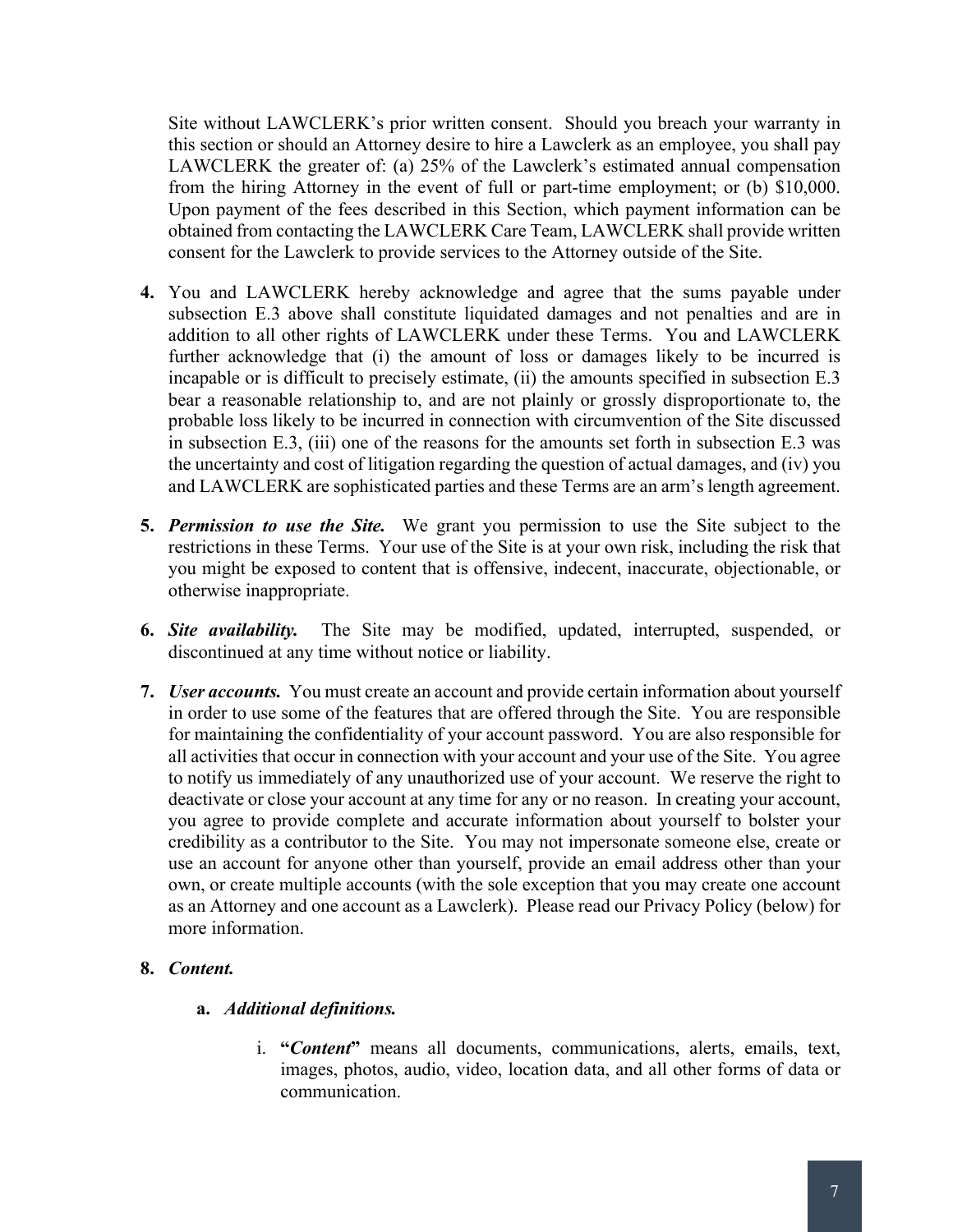- ii. "*Protected Content*" means: (i) Content related to an Assigned Project that is posted to the Site by either the Attorney or the Lawclerk and is posted in the "Document Library" or "Communication" sections of the Assigned Project's dashboard; and (ii) your payor or payee information. See Section G for a discussion as to how the Protected Content is encrypted and secured.
- iii. "*User Content*" means Content that Users submit or transmit to, through, or in connection with the Site. User Content does not include Protected Content.
- iv. "*LAWCLERK Content*" means Content that we create and make available in connection with the Site.
- v. "*Third-Party Content"* means Content that originates from parties other than LAWCLERK or its Users, which is made available in connection with the Site.
- vi. "*Site Content*" means the Content that is made available in connection with the Site, including User Content, Third-Party Content, and LAWCLERK Content.
- **b.** *Your profile.* By registering for an Account, you must complete a User profile, which you consent to be shown to other Users. You agree to provide true, accurate, and complete information on your profile and all registration and other forms you access on the Site and provide to is and to update our information to maintain its truthfulness, accuracy, and completeness.
- **c.** *Responsibility for User Content.* You alone are responsible for your User Content, and once posted or published, it cannot always be withdrawn. You assume all risks associated with your User Content, including anyone's reliance on its quality, accuracy, or reliability, or any disclosure by you of information in your User Content that makes you personally identifiable. You represent that you own, or have the necessary permissions to use and authorize the use of your User Content as described herein. You may not imply that your User Content is in any way sponsored or endorsed by LAWCLERK. You may expose yourself to liability if, for example, your User Content contains material that is false, intentionally misleading, or defamatory; violates any third-party right, including any copyright, trademark, patent, trade secret, moral right, privacy right, right of publicity, or any other intellectual property or proprietary right; contains material that is unlawful, including illegal hate speech or pornography; exploits or otherwise harms minors; or violates or advocates the violation of any law or regulation.
- **d.** *Our right to use your User Content.* You own your User Content and except as expressly authorized by these Terms, we will not use your User Content for marketing purposes without your permission. In connection with your registration or in your account settings, you may elect (and thereby expressly grant your permission) to make your profile and other User Content available to other Users,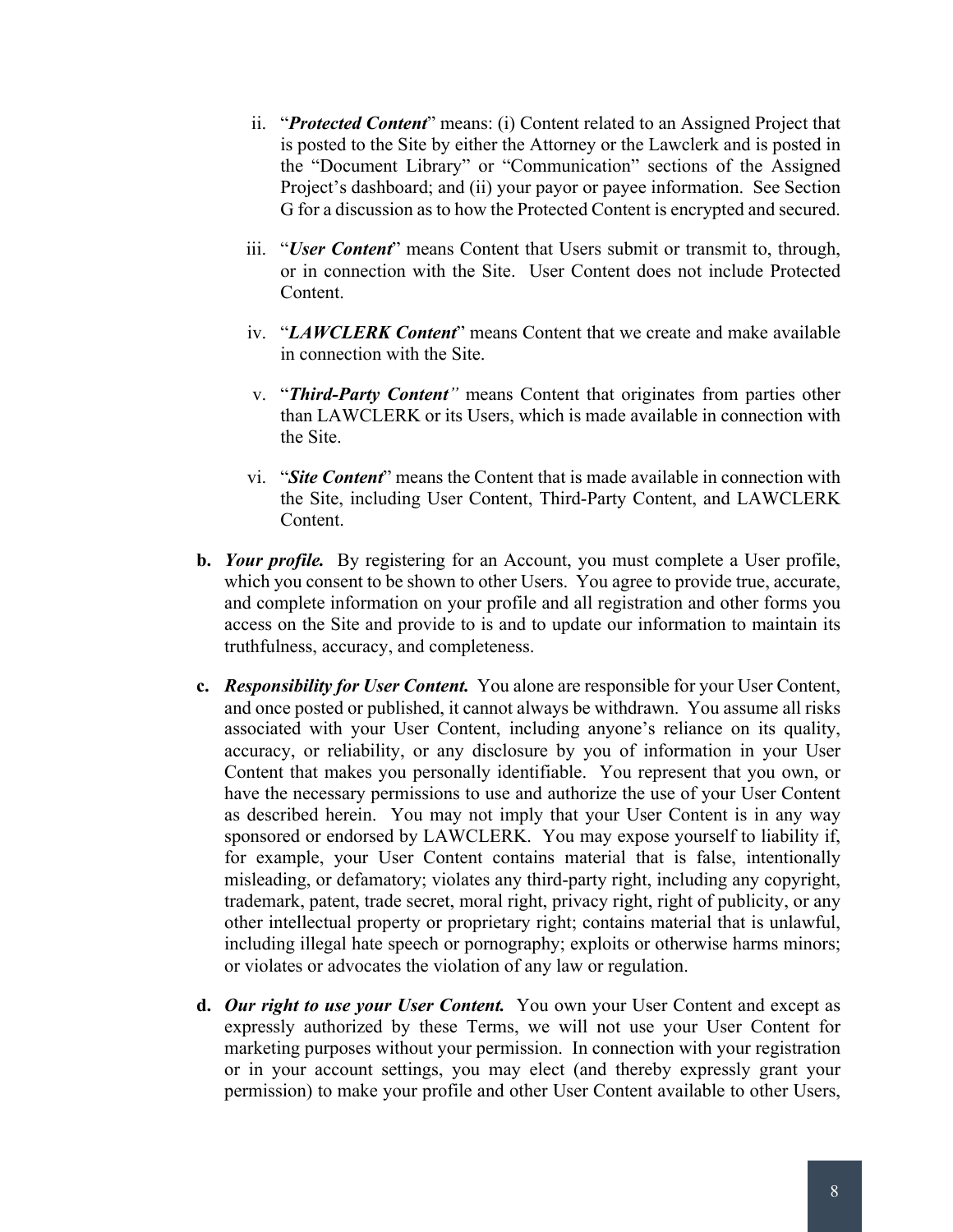LAWCLERK, and the public. Notwithstanding anything to the contrary herein, you agree and acknowledge that we and other Users may view and otherwise use your User Content in connection with posting a Project or a Team, reviewing posted Projects or Teams, applying for a Project or Team, selecting a Lawclerk, and otherwise effectuating the posting, assignment, and completion of a Project, as well as for improving the usage of the Site, and aggregating and compiling data regarding usage of the Site for marketing and development purposes (the **"Approved Uses"**). As such, you hereby irrevocably grant us world-wide, nonexclusive, royalty-free, sublicensable, transferable rights to use your User Content for the Approved Uses. You also irrevocably grant the Users of the Site the right to access your User Content in connection with their use of the Site for the Approved Uses. Finally, you irrevocably waive, and cause to be waived, against LAWCLERK and its Users any claims and assertions of moral rights, attribution, or otherwise with respect to the Approved Uses of your User Content.

- **e.** *LAWCLERK may modify or remove content***.** We have the right (though not the obligation) to, in our sole discretion, determine whether or not any User Content is appropriate and complies with these Terms and to refuse or remove any User Content that, in our reasonable opinion, violates any LAWCLERK policy or is in any way harmful, inappropriate, or objectionable. LAWCLERK further reserves the right to make formatting and edits, as well as to change the manner User Content is displayed on the Site.
- **f.** *Ownership.* Except for Content that originates from LAWCLERK, we do not claim ownership of any Content this is transmitted, stored, or processing in your account. You retain all ownership of and responsibility for your User Content. We own the LAWCLERK Content, including but not limited to visual interfaces, interactive features, graphics, design, compilation, computer code, products, software, aggregate user review ratings, aggregate and compiled data regarding usage of the Site and all other elements and components of the Site excluding your User Content, Protected Content, and Third-Party Content. We also own the copyrights, trademarks, service marks, trade names, and other intellectual and proprietary rights throughout the world ("*IP Rights*") associated with the LAWCLERK Content and the Site, which are protected by copyright, trade dress, patent, trademark laws, and all other applicable intellectual and proprietary rights and laws. As such, you may not modify, reproduce, distribute, create derivative works or adaptations of, publicly display or in any way exploit any of the LAWCLERK Content in whole or in part except as expressly authorized by us. Except as expressly and unambiguously provided herein, we do not grant you any express or implied rights, and all rights in and to the Site and the LAWCLERK Content are retained by us.
- **g.** *Advertising.* LAWCLERK and its licensees may publicly display advertisements and other information adjacent to or included with your User Content. You are not entitled to any compensation for such advertisements. The manner, mode, and extent of such advertising are subject to change without specific notice to you.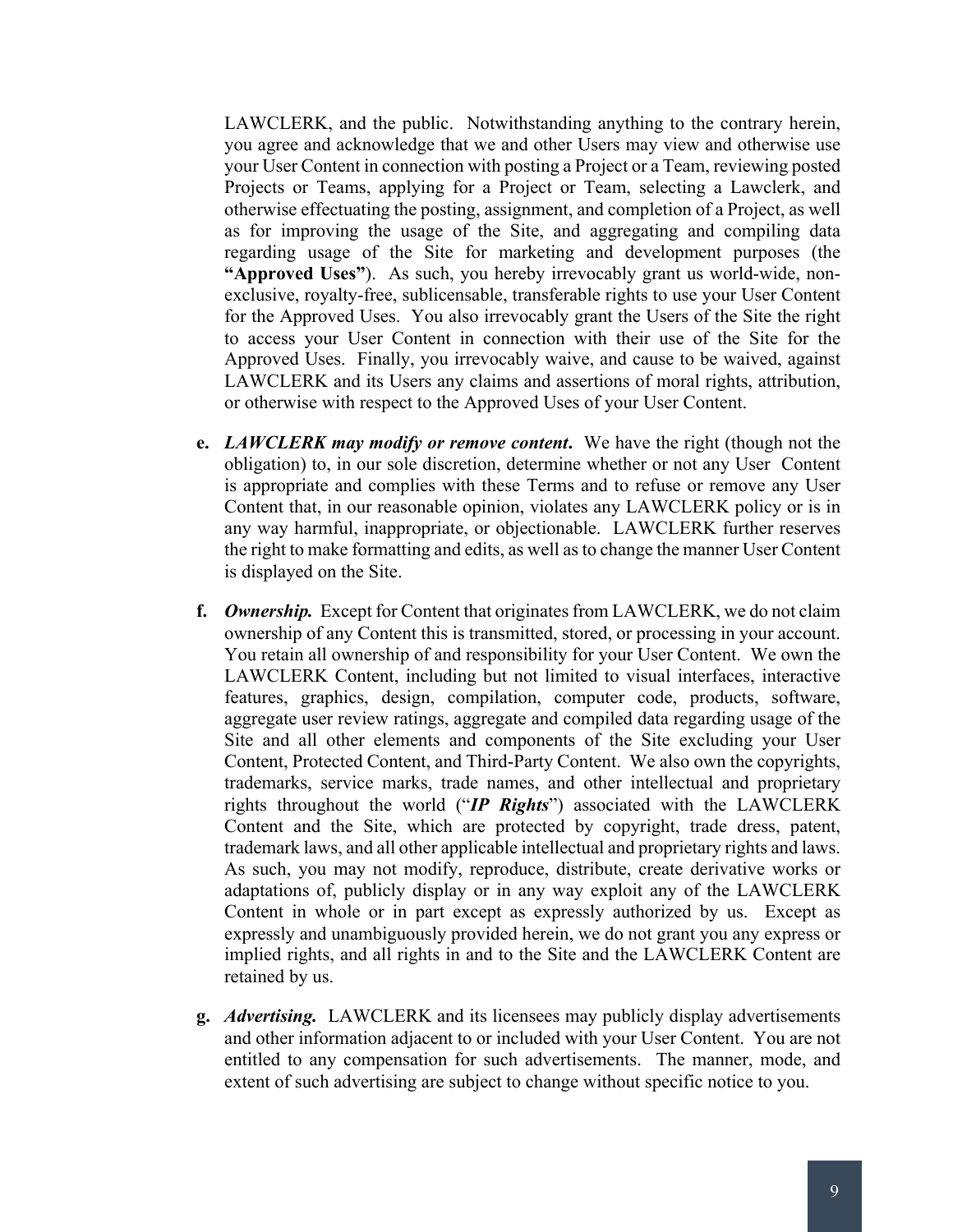- **h.** *User responsibilities.* Attorneys are solely responsible for ensuring that any Content they post on the Site, including without limitation User Content and Protected Content, fully complies with all applicable laws and applicable Rules of Professional Conduct, including those concerning the unauthorized practice of law and those regulating the form, manner, or content of communications with clients, advertising, or other matters.
- **i.** *Other.* User Content does not necessarily reflect the opinion of LAWCLERK. We reserve the right to remove, screen, edit, or reinstate User Content and Third-Party Content from time to time at our sole discretion and without notice to you. For example, we may remove a post, including a Project, if we believe it violates our Terms. We have no obligation to retain or provide you with copies of your User Content, nor is there any right of confidentiality with respect to your User Content.

**G. Restrictions.** We are under no obligation to enforce the Terms on your behalf against another User. While we encourage you to let us know if you believe another User has violated the Terms, we reserve the right to investigate and take appropriate action at our sole discretion. LAWCLERK is not responsible for User Content or Third-Party Content. You agree not to hold LAWCLERK liable for User Content or Third-Party Content.

### **1.** *You agree not to, and will not assist, encourage, or enable others to use the Site to:*

- **a.** Transmit any Content that is unlawful, promotes unlawful conduct, is pornographic, discriminatory, or otherwise victimizes or intimidates an individual or group on the basis of religion, gender, sexual orientation, race, ethnicity, age, or disability; violates applicable rules of professional conduct for attorneys; is false or defames, harasses, abuses, threatens, or incites violence towards any individual or group; or violates any third-party's rights, including any breach of confidence, copyright, trademark, patent, trade secret, moral right, privacy right, right of publicity, or any other intellectual property or proprietary right;
- **b.** Promote a business or other commercial venture or event, or otherwise use the Site for commercial purposes, except as expressly permitted in writing by LAWCLERK; send solicitation or marketing emails, spam, surveys, or other mass messaging, whether commercial in nature or not; engage in keyword spamming, or otherwise attempt to manipulate the Site's search results or any third-party website; or
- **c.** Violates the privacy of any person; or impersonate any person or entity, including any of our employees or representatives.

#### **2.** *You also agree not to, and will not assist, encourage, or enable others to:*

- **a.** Violate the Terms;
- **b.** Modify, adapt, appropriate, reproduce, distribute, translate, create derivative works or adaptations of, publicly display, sell, trade, or in any way exploit the Site or Site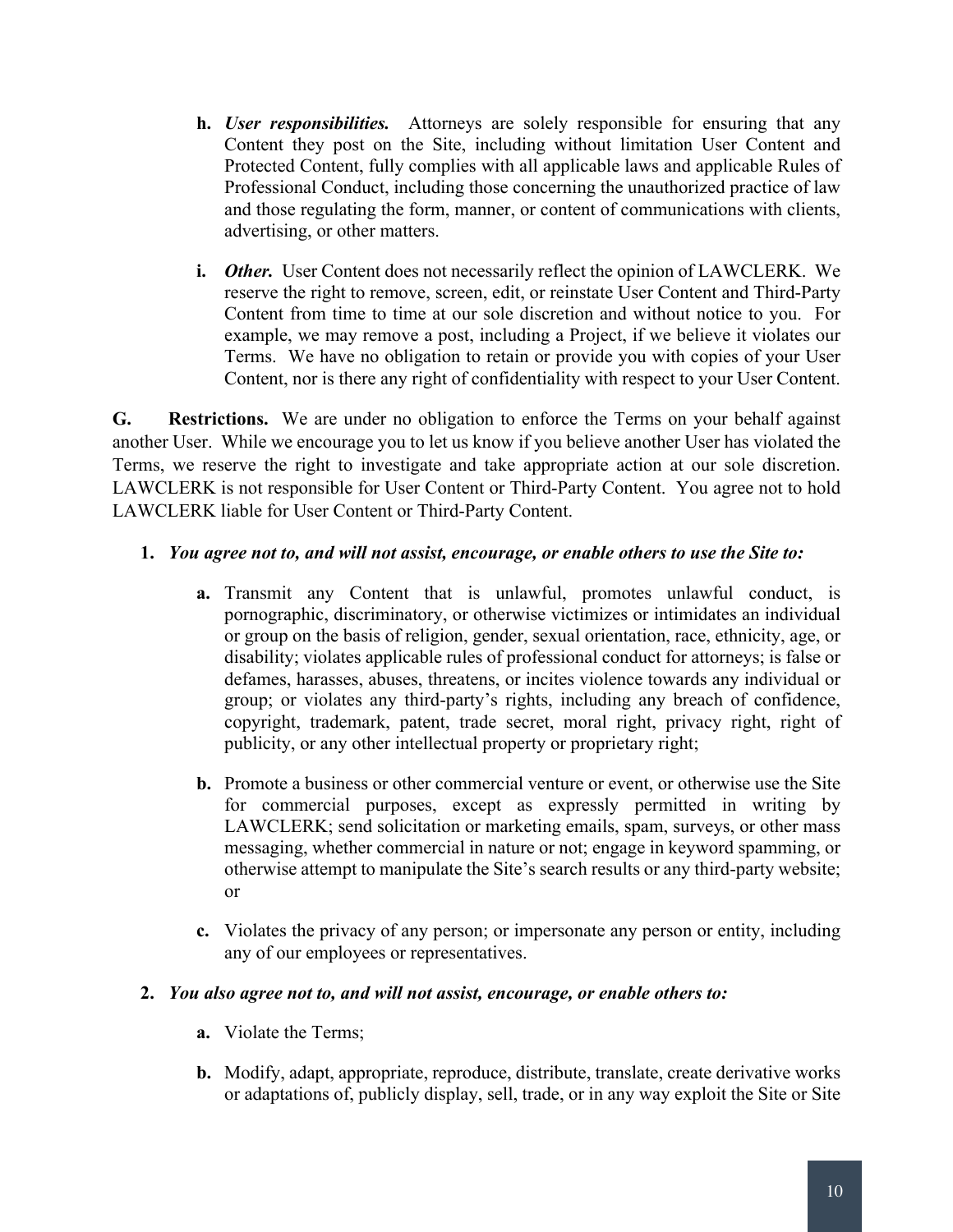Content, except as expressly authorized by LAWCLERK;

- **c.** Use any robot, spider, site search/retrieval application, or other automated device, process or means to access, retrieve, scrape, or index any portion of the Site or any Site Content;
- **d.** Reverse engineer any portion of the Site, record, process, or mine information about other Users, or reformat or frame any portion of the Site
- **e.** Remove or modify any copyright, trademark, or other proprietary rights notice that appears on any portion of the Site or on any materials printed or copied from the Site;
- **f.** Access, retrieve, or index any portion of the Site for purposes of constructing or populating a searchable database;
- **g.** Attempt to gain unauthorized access to the Site, User accounts, computer systems or networks connected to the Site through hacking, password mining, or any other means;
- **h.** Use the Site or any Site Content to transmit any computer viruses, worms, defects, Trojan horses, or other items of a destructive nature;
- **i.** Use any device, software, or routine that interferes with the proper working of the Site, or otherwise attempt to interfere with the proper working of the Site;
- **j.** Use the Site to violate the security of any computer network, crack passwords, or security encryption codes; disrupt or interfere with the security of, or otherwise cause harm to, the Site or Site Content;
- **k.** Remove, circumvent, disable, damage or otherwise interfere with any securityrelated features of the Site, features that prevent or restrict the use or copying of Site Content or features that enforce limitations on the use of the Site; or
- **l.** Use, modify, recreate, reproduce, distribute, create derivative works or adaptations of, publicly display, or in any way exploit LAWCLERK Content, the Site, or the Services for your own commercial benefit or otherwise.
- 3. *LAWCLERK does not offer legal services.* LAWCLERK does not offer legal representation, legal advice, legal opinions, recommendations, referrals, or counseling. Users, including Lawclerks and Attorneys, are not the employees or agents of LAWCLERK. LAWCLERK does not review or approve the Projects before they are posted to the Site and does not set the Project Price. At no point may LAWCLERK be held liable for the actions or omissions of any User, including Attorneys and Lawclerks.
- 4. *LAWCLERK is not an attorney referral service or employment agency.* LAWCLERK is not an attorney referral service or employment agency. While LAWCLERK uses reasonable efforts to confirm that Attorneys are licensed attorneys in good standing in their respective jurisdictions and Lawclerks have been duly admitted to one or more state bars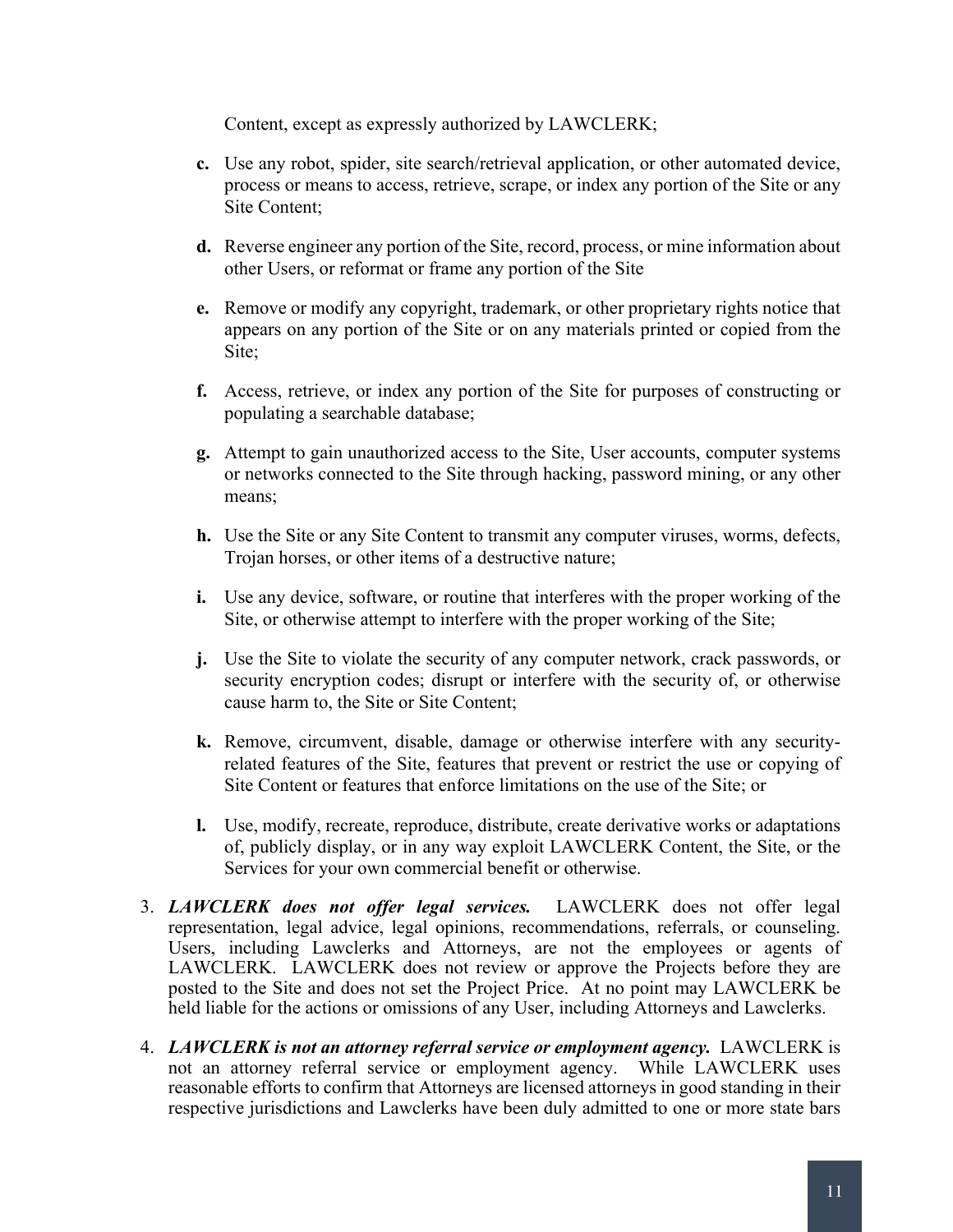and have not been disbarred or suspended by any state bar, we do not make any warranty, guarantee, or representation as to the foregoing or as to the legal ability, competence, quality, or qualifications of any Attorney or Lawclerk. LAWCLERK does not represent, warrant, or guarantee that Attorneys or Lawclerks are covered by professional liability insurance.

- 5. *LAWCLERK does not endorse any of its Users*. LAWCLERK only provides a marketplace on which Attorneys seeking legal assistance on a project basis may communicate and transact with Lawclerks that work directly under the Attorneys' supervision. LAWCLERK does not endorse any of its Users and makes no representations or warranties concerning the qualifications of Attorneys or Lawclerks on the Site.
- 6. *LAWCLERK does not vouch for the accuracy of peer reviews.* You acknowledge and agree that feedback benefits the marketplace, all Users, and the efficiency of the Site and you specifically request that LAWCLERK post composite or compiled feedback about Users, including yourself, on User profiles and elsewhere on the Site. You acknowledge and agree that feedback results for you may include comments, ratings, indicators of User satisfaction, and other feedback left by other Users or LAWCLERK. You further acknowledge and agree that LAWCLERK will make feedback results available to other Users, including composite or compiled feedback. LAWCLERK provides this feedback system as a means through which Users can share their opinions publicly and LAWCLERK does not monitor or censor these opinions. These reviews do not constitute a guarantee, warranty, or prediction regarding the outcome of any future engagement.
- 7. LAWCLERK has no responsibility or liability of any kind for any User Content or Third-Party Content and any use or reliance on User Content or Third-Party Content is solely at your own risk. You agree not to use feedback information from the Site to make any employment, credit, credit valuation, underwriting, or similar decision about a User. While LAWCLERK does not investigate the reviews for accuracy or reliability, LAWCLERK may do so if a User requests that LAWCLERK do so. You may be held legally responsible for damages suffered by other Users or third parties as a result of your remarks if such remarks are legally actionable or defamatory. LAWCLERK is not legally responsible for any feedback or comments posted or made available on the Site by any Users, even if that information is defamatory or otherwise legally actionable. In order to protect the integrity of the feedback system and protect Users, LAWCLERK reserves the right (but is under no obligation) to remove or modify posted feedback or information that, in LAWCLERK's sole judgment, violates these Terms or negatively affects our marketplace. You acknowledge and agree that you will notify LAWCLERK of any error or inaccurate statement in your feedback results and that if you do not do so, LAWCLERK may rely upon the accuracy of such information.
- 8. *Use of LAWCLERK does not create an attorney-client relationship.* LAWCLERK does not offer legal advice or services. Any use of the Site or Services is not intended to, and does not, create an attorney-client relationship. LAWCLERK is not liable for the actions or omissions of any Attorney or Lawclerk.

## **G. Privacy Policy.**

**1.** *How we secure your Protected Content.* LAWCLERK has employed commercially acceptable means to secure your Protected Content. LAWCLERK uses Amazon Web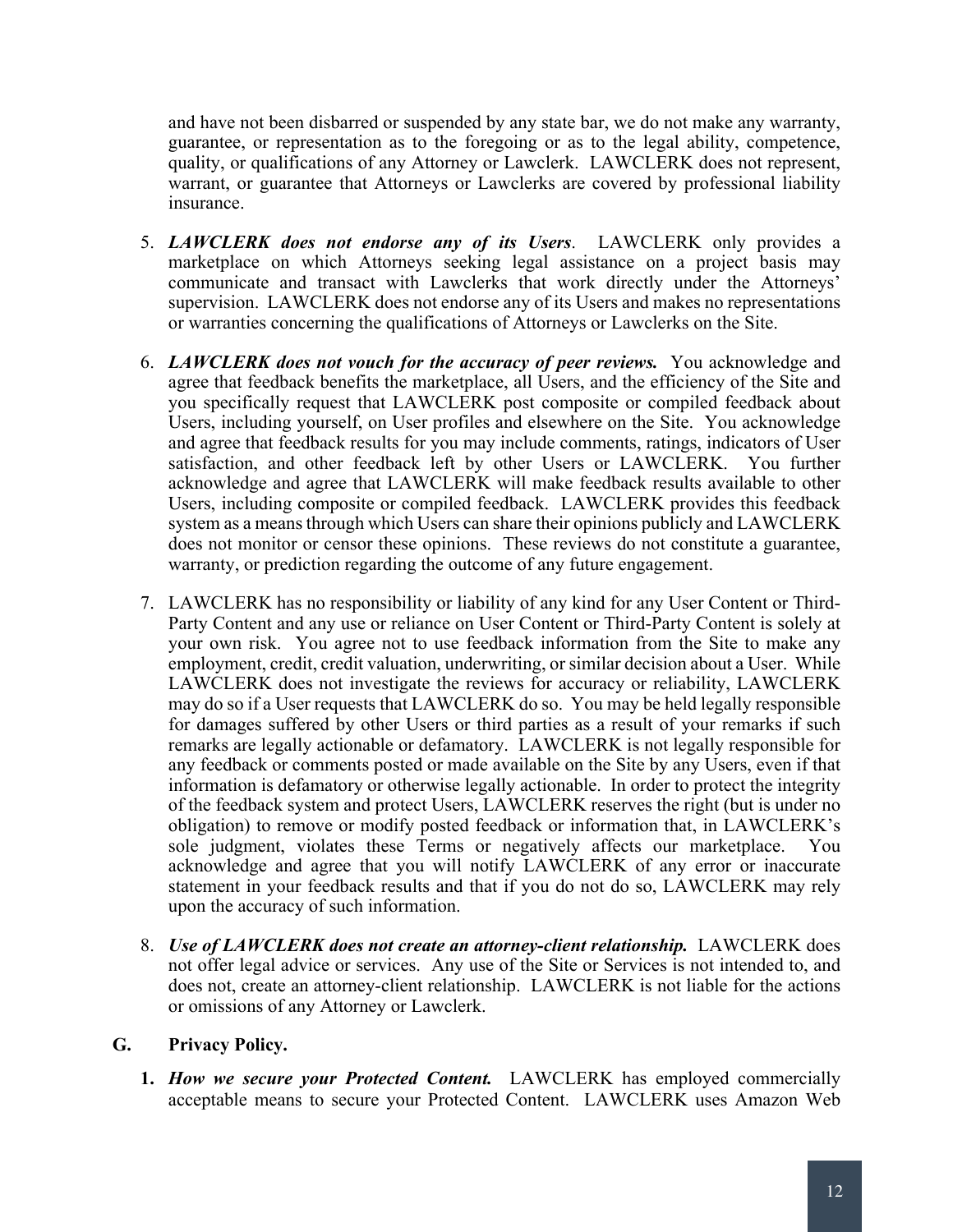Services Server Side Encryption referred to as "S3" for the communications and files constituting Protected Content, which is more fully described at http://docs.aws.amazon.com/AmazonS3/latest/dev/serv-side-encryption.html. LAWCLERK uses AES-256 encryption, which is categorized by the National Security Agency as Suite B Cryptography, which is more fully described at https://en.wikipedia.org/wiki/NSA\_Suite\_B\_Cryptography.

Additionally, Protected Content is secured and encrypted by LAWCLERK's proprietary technology and neither any other User nor LAWCLERK can view or access your Protected Content.

- **2.** *Payment information is maintained by a third-party provider.* LAWCLERK uses a thirdparty provider, Braintree Payments, as the payment gateway. As such, no credit card or bank account information is stored by LAWCLERK.
- **3.** *Information you submit.* We may store the information you submit to or through the Site. We use the information to facilitate your use of the Site, provide Site functionality, improve Site quality, personalize your experience, provide customer support, back up our systems, and comply with legal obligations. Among the information you submit to or through the Site, please note:
	- **a.** *Public Content:* Your User Content is meant for public consumption.
	- **b.** *Messaging:* If you exchange messages with others through the Site, we may store these messages in order to deliver them and allow you to manage them. If we send information from the Site to your phone via SMS text message, we may log your phone number, phone carrier, and the date and time that the message was processed. Carriers may charge recipients for texts that they receive. You may change your account preferences to select the way in which you prefer to receive messages from LAWCLERK.
	- **c.** *Credit card purchases:* If you submit a Project or are entitled to be paid for a Project you have completed, Braintree Payments, our third-party payment processor, collects and stores bank account, billing, and credit card information. This information will only be shared with third parties who perform tasks required to complete the transaction. When you submit credit card numbers or bank account information, Braintree Payments encrypts that information using industry standard technology.
- **4.** *Information we collect.* In addition to the information you submit to or through the Site, we also collect and store information from and about you in the course of your use of the Site. We use this information to analyze and track user behavior, personalize your experience, enhance Site functionality, general marketing, and may use it to display relevant advertising or services. For example:
	- **a.** *Location:* We may collect and store information about your location if you enable your computer or mobile device to send us location information. You may be able to change the settings on your computer or mobile device to prevent it from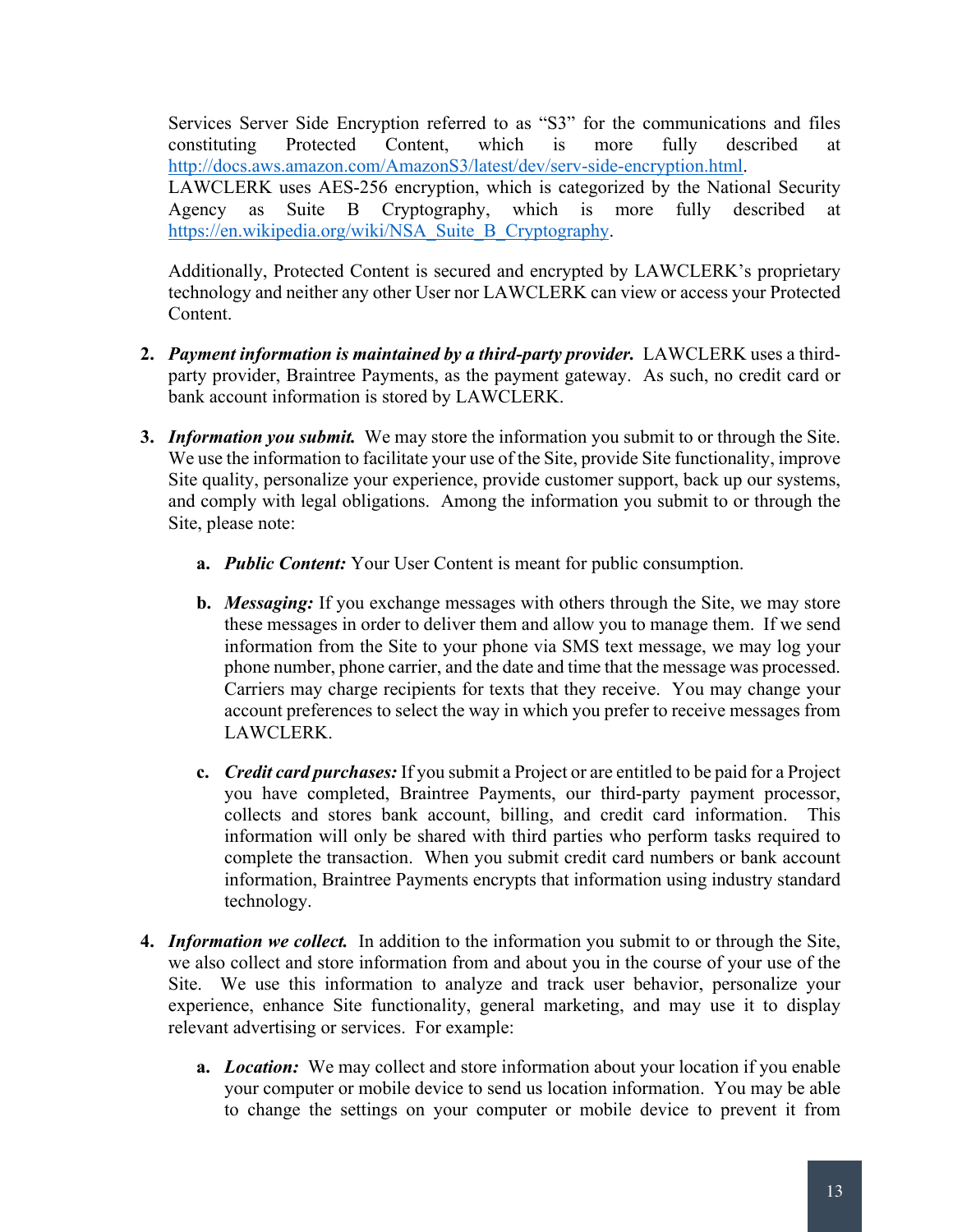providing us with such information.

- **b.** *Activity***:** We may collect and store information related to you and your use of the Site, including without limitation your browser type, IP address, unique device identifier, requested URL, referring URL, browser language, the pages you view, and the date and time of your visit.
- **c.** *LAWCLERK Cookies:* We may use cookies, web beacons, local shared objects and similar technology in connection with your use of the Site ("*Cookies*"). Cookies may have unique identifiers, and reside, among other places, on your computer, in emails we send to you, and on our web pages. Cookies may transmit information about you and your use of the Site, such as your browser type, search preferences, data relating to advertisements that have been displayed to you or that you have clicked on, and the date and time of your use. You can disable some (but not all) Cookies in your device or browser settings, but doing so may affect your ability to use the Site.
- **5.** *Third Parties.* We do not rent, share, sell, or trade personally identifiable information with third parties for their direct marketing purposes. Except for the exclusions specified in this privacy policy, we do not provide the personally identifiable information that you have provided to us to third parties unless you give us permission or direct us to do so. That said, we work with third parties and they may have access to some of your information:
	- **a.** *Third-party services:* We may allow third parties who provide services to our Users through or in connection with the Site to use Cookies. As a result, they may collect and store the same type of information and use it for the same type of purposes as described for Cookies above, and they may be able to associate the information they collect with other information they may have about you. We do not necessarily have access to or control over the Cookies they use. Nevertheless, you may be able to opt-out of some of their practices by visiting the following sites: Network Advertising Initiative, Omniture, Aperture, and PrivacyChoice. Please note that opting out does not prevent you from receiving advertisements.
	- **b.** *Service providers:* We outsource some of our development, technical and customer support, tracking and reporting functions, quality assurance testing, payment processing functions, and other services to third parties. We may share information from or about you with them so that they can perform their services.
	- **c.** *Aggregate information:* We may share user information in the aggregate with third parties. For example, we may disclose the number of users that have registered as Lawclerks or Attorneys or the number and types of posted Projects.
	- **d.** *Business transfers:* We may share information from or about you with other companies under common control, in which case we will require them to honor this privacy policy. If another company acquires LAWCLERK or all or substantially all of our assets, that company will possess the same information and will assume the rights and obligations with respect to that information as described in this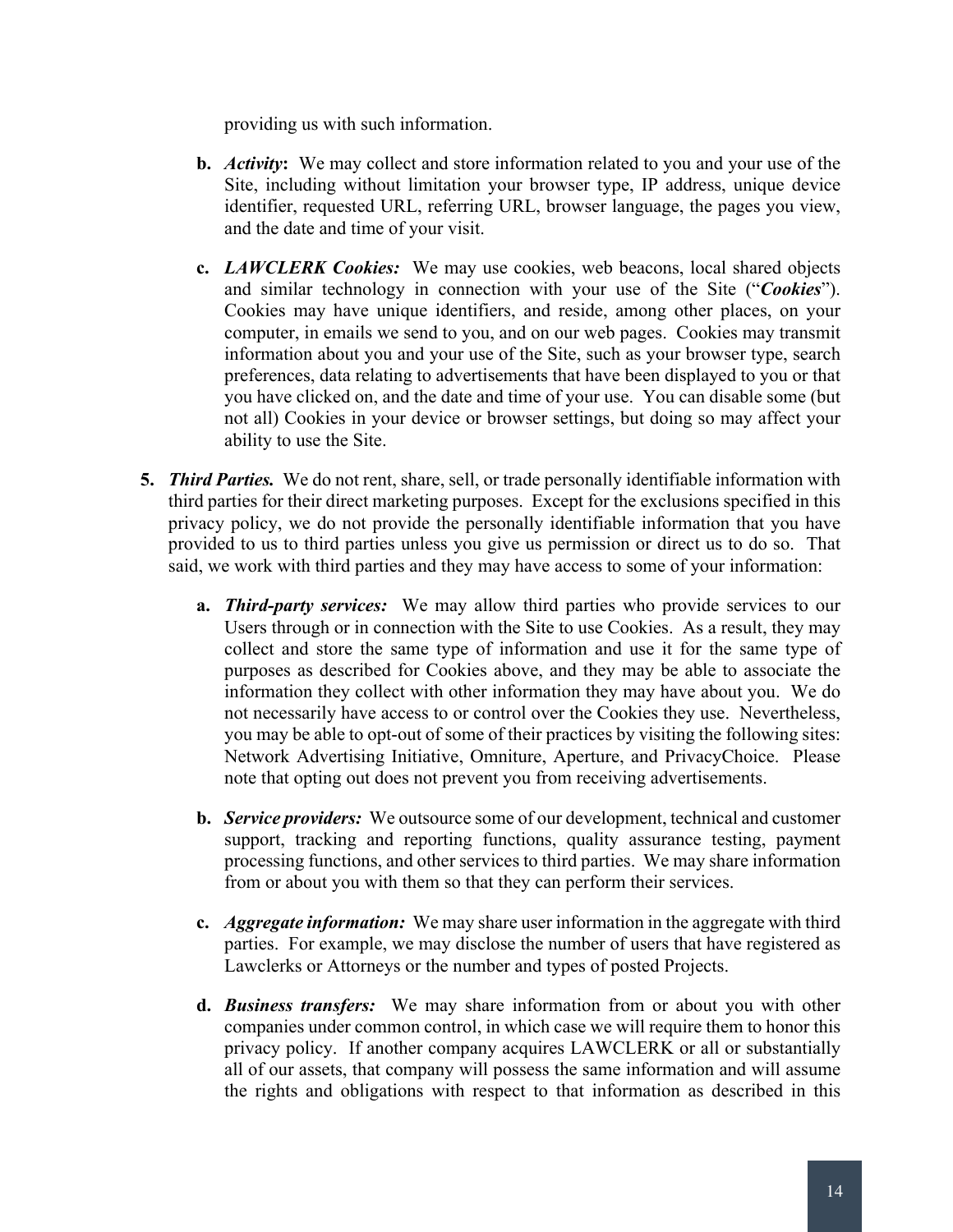privacy policy.

- **e.** *Investigations:* We may investigate and disclose information from or about you to third parties if we have a good faith belief that such investigation or disclosure is reasonably necessary to: (i) take action regarding suspected illegal activities; (ii) enforce or apply our Terms; (iii) help prevent, investigate, or identify possible wrongdoing in connection with the Site; (iv) comply with legal process or other government inquiry, such as a search warrant, subpoena, statute, judicial proceeding, or other legal process served on us; or (iv) protect our rights, reputation, and property, or that of our Users, affiliates, or the public. If you use the Site outside of the United States, you consent to having your personal data transferred to and processed in the United States.
- **f.** *Links:* While the Site may contain links to unaffiliated third-party websites, we do not vouch for or make any representations regarding such unaffiliated third-party websites. Except as set forth herein, we do not share your personal information with them, and we are not responsible for their privacy practices. We suggest you read the privacy policies on all such third-party websites.
- **6.** *Data retention and account termination.* We may keep the information we obtain from or about you as long as is permitted or required under the law. If your account is deactivated, we will remove your User Content from the Site, but may retain your data in our systems in order to ensure our ability to satisfy the authorized uses under this privacy policy. For example, we may use retained data to prevent, investigate, or identify possible wrongdoing in connection with the Site, to enhance the Site, or to comply with legal obligations. Please note that information may exist in backup storage even after it has been removed from our active databases.
- **7.** *Security.* We follow generally accepted industry standards to protect the personal information submitted to us, both during transmission and once we receive it. No method of transmission over the Internet or via mobile device, or method of electronic storage, is 100% secure, however. Therefore, while we use commercially acceptable means to protect your personal information, we cannot guarantee its absolute security.

**H. Email Communications**. We use email and electronic means to stay in touch with our Users.

- **1.** *Consent to electronic communications for Users.* For contractual purposes, you: (i) consent to receive communications from LAWCLERK in an electronic form via the email address you have submitted or via the Site; and (ii) agree that all Terms, agreements, notices, disclosures, and other communications that LAWCLERK provides to you electronically satisfy any legal requirement that such communications would satisfy if they were in writing.
- **2.** *Keep your address and email address current with us.*In order to ensure that we are able to provide records or notices to you electronically or by U.S. Postal Service, you agree to notify us immediately of any change in your email or mailing address by updating your account information on the Site or by contacting the Customer Care Team.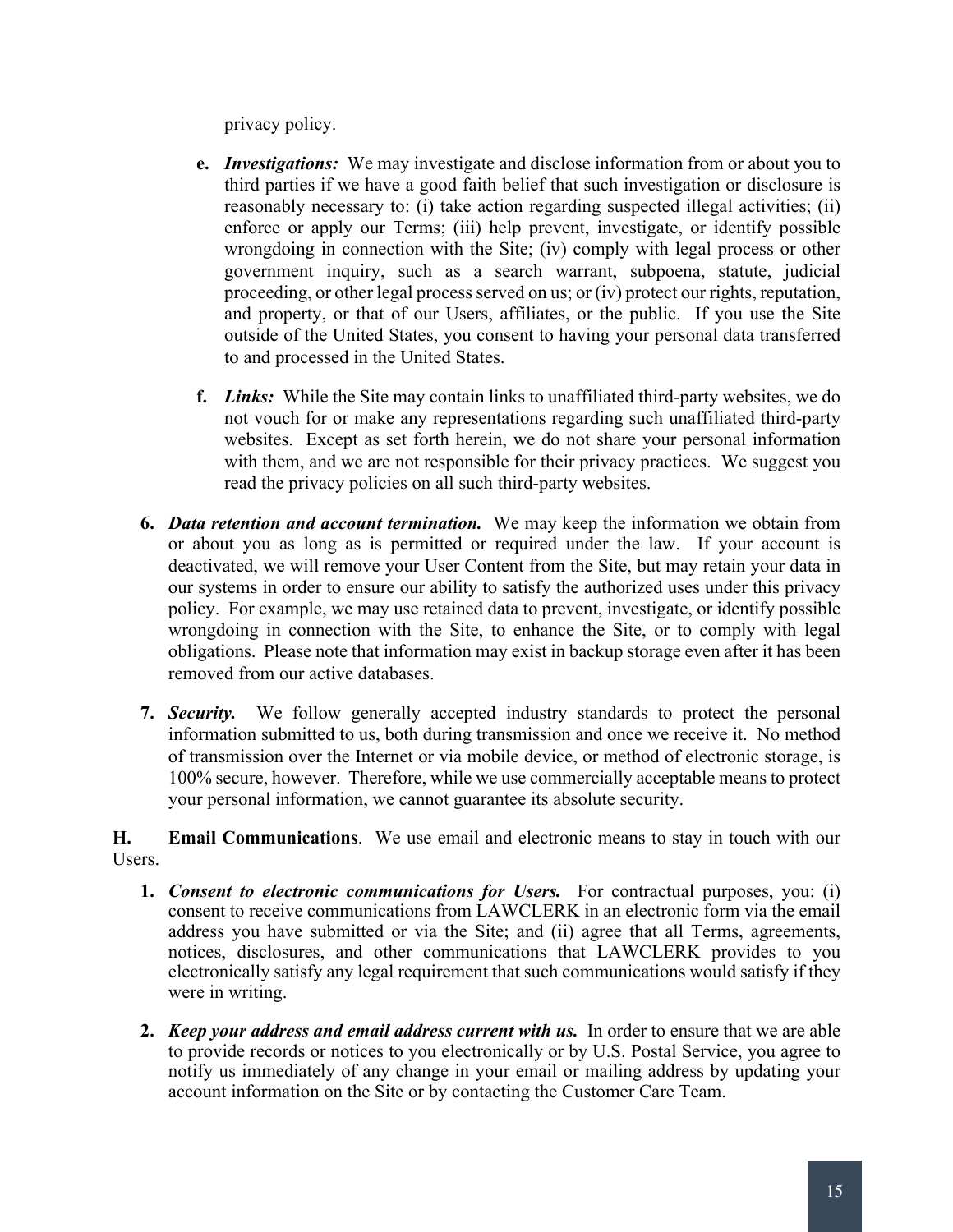**3.** *Legal notice to LAWCLERK must be in writing and not by email or messenger*. Communications made through email or the Service's private messaging system will not constitute legal notice to LAWCLERK or any of our officers, employees, agents, or representatives in any situation where notice to LAWCLERK is required by these Terms, contract, or any law or regulation.

**I. Third-Party Content.** The Site may provide you with convenient links to third-party website(s), as well as other forms of Third-Party Content. These links are provided as a courtesy to Users. We have no control over third-party websites or content or the promotions, materials, information, goods, or services available on them. By linking to such content, we do not represent or imply that we adopt or endorse, nor are we responsible for, the accuracy or reliability of any opinion, advice, or statement made by parties other than LAWCLERK. If you decide to leave the Site and access Third-Party Content, you do so at your own risk, and you should be aware that our Terms no longer govern. You should review the applicable terms and policies, including privacy and data gathering practices, of any such content. These Terms do not authorize you to distribute, publicly display, publicly perform, make available, alter, or otherwise use any Third-Party Content except as permitted herein. Your use of the Site is consent for LAWCLERK to present this Content to you. You acknowledge all responsibility for, and assume all risk for, your use of Third-Party Content. You agree that we are not responsible for Third-Party Content and that your use of Third-Party Content, including their websites, is at your own risk.

**J. No Liability for User Interactions.** Any liability, loss, or damage that occurs as a result of any User interactions or Content that you input or receive through your use of the Site or the Services is solely your responsibility. At our discretion, we, or the technology we employ, may monitor and/or record your general interactions with the Site and the Service; provided however, that we cannot view your Protected Content.

**K. Intellectual Property Notice.** LAWCLERK retains all ownership of our intellectual property, including our copyrights, patents, and trademarks.LAWCLERK retains ownership of all intellectual property rights of any kind related to the Site and Service, including applicable copyrights, patents, trademarks, and other proprietary rights. Other trademarks, service marks, graphics, and logos used in connection with the Site and the Services may be the trademarks of other third parties. This agreement does not transfer from us to you any LAWCLERK or thirdparty intellectual property, and all right, title, and interest in and to such property will remain (as between the parties) solely with us. We reserve all rights that are not expressly granted to you under this agreement.

**L. Indemnity.** You agree to indemnify, defend, and hold LAWCLERK, its affiliates, and any related companies, as well as the shareholders, officers, directors, employees, agents, and representatives of each of them harmless, including costs, liabilities, and legal fees, from any claim or demand made by any User or other third-party arising out of or relating to: (i) your access to or use of the Site; (ii) your violation of the Terms; (iii) any products or services purchased or obtained by you in connection with the Site; or (iv) the infringement by you, or any third-party using your account, of any intellectual property or other right of any person or entity. LAWCLERK reserves the right, at your expense, to assume the exclusive defense and control of any matter for which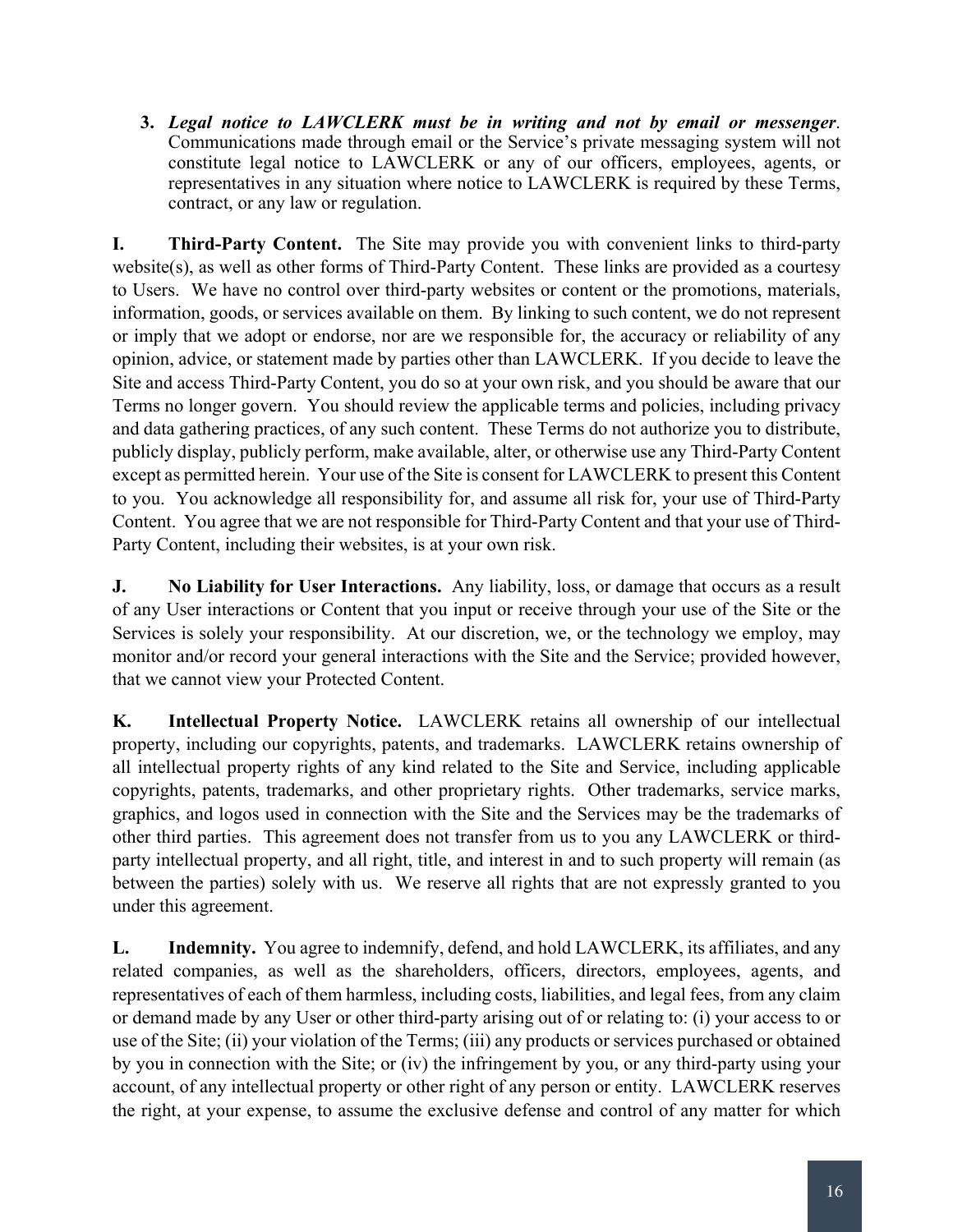you are required to indemnify us, and you agree to cooperate with our defense of these claims. You agree not to settle any matter involving LAWCLERK without our prior written consent. LAWCLERK will use reasonable efforts to notify you of any such claim, action, or proceeding upon becoming aware of it.

**M. Disclaimers and Limitations of Liability.** PLEASE READ THIS SECTION CAREFULLY SINCE IT LIMITS THE LIABILITY OF LAWCLERK AND ITS AFFILIATES AND THEIR SHAREHOLDERS, OFFICERS, DIRECTORS, EMPLOYEES, AGENTS, AND REPRESENTATIVES (COLLECTIVELY, THE "*LAWCLERK ENTITIES*"). EACH OF THE SUBSECTIONS BELOW ONLY APPLIES UP TO THE MAXIMUM EXTENT PERMITTED UNDER APPLICABLE LAW. NOTHING HEREIN IS INTENDED TO LIMIT ANY RIGHTS YOU MAY HAVE WHICH MAY NOT BE LAWFULLY LIMITED.

- **1.** THE SITE IS MADE AVAILABLE TO YOU ON AN "AS IS", "WITH ALL FAULTS" AND "AS AVAILABLE" BASIS. YOUR USE OF THE SITE IS AT YOUR OWN DISCRETION AND RISK. THE LAWCLERK ENTITIES MAKE NO CLAIMS OR PROMISES ABOUT THE QUALITY, ACCURACY, OR RELIABILITY OF THE SITE OR THE SITE CONTENT. ACCORDINGLY, THE LAWCLERK ENTITIES ARE NOT LIABLE TO YOU FOR ANY LOSS OR DAMAGE THAT MIGHT ARISE, FOR EXAMPLE, FROM YOUR RELIANCE ON THE QUALITY, ACCURACY, OR RELIABILITY OF LAWCLERK.
- **2.** THE LAWCLERK ENTITIES EXPRESSLY DISCLAIM ALL WARRANTIES, WHETHER EXPRESS OR IMPLIED, INCLUDING WARRANTIES AS TO THE PRODUCTS OR SERVICES OFFERED BY BUSINESSES LISTED OR ADVERTISED ON THE SITE, AND IMPLIED WARRANTIES OF MERCHANTABILITY, FITNESS FOR A PARTICULAR PURPOSE, AND NON-INFRINGEMENT. NO ORAL OR WRITTEN INFORMATION OR ADVICE PROVIDED TO YOU BY A REPRESENTATIVE OF ONE OF THE LAWCLERK ENTITIES SHALL CREATE A REPRESENTATION OR WARRANTY.
- **3.** OTHER THAN THE DISPUTE RESOLUTION PROCEDURES DISCUSSED IN SECTION D ABOVE, YOUR SOLE AND EXCLUSIVE RIGHT AND REMEDY IN CASE OF DISSATISFACTION WITH THE SITE, SERVICES, OR ANY OTHER GRIEVANCE SHALL BE YOUR TERMINATION AND DISCONTINUATION OF ACCESS TO, OR USE OF, THE SITE.
- **4.** THE LAWCLERK ENTITIES' MAXIMUM AGGREGATE LIABILITY TO YOU FOR LOSSES OR DAMAGES THAT YOU SUFFER IN CONNECTION WITH THE SITE OR THESE TERMS IS LIMITED TO THE GREATER OF: (i) THE SERVICE FEE, IF ANY, PAID BY YOU TO LAWCLERK IN CONNECTION WITH THE SITE IN THE 12 MONTHS PRIOR TO THE ACTION GIVING RISE TO LIABILITY; OR (ii) \$5,000.00.
- **5.** THE LAWCLERK ENTITIES DISCLAIM LIABILITY FOR ANY: (i) INDIRECT, SPECIAL, INCIDENTAL, PUNITIVE, EXEMPLARY, RELIANCE, OR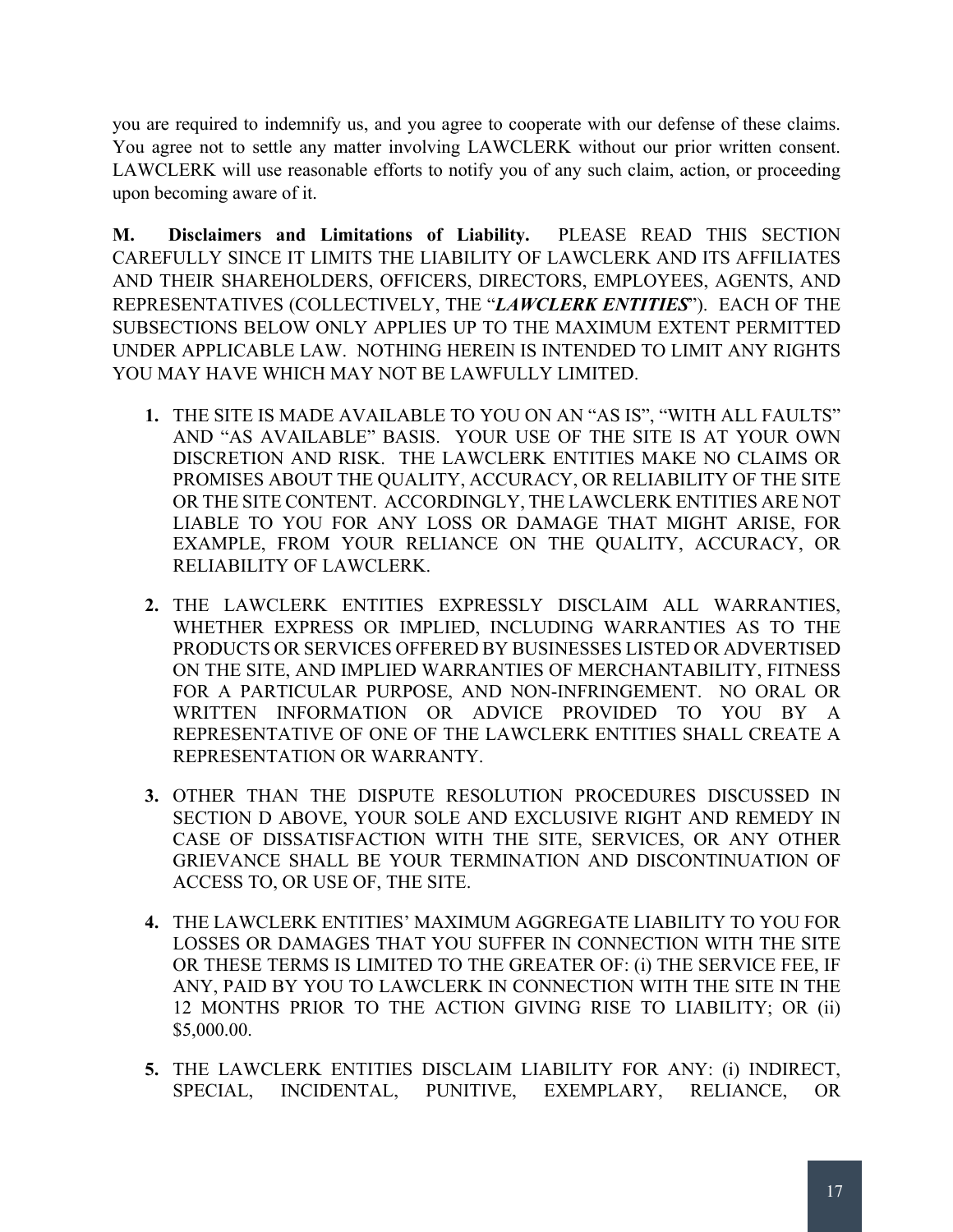CONSEQUENTIAL DAMAGES; (ii) LOSS OF PROFITS; (iii) BUSINESS INTERRUPTION; (iv) REPUTATIONAL HARM; OR (v) LOSS OF INFORMATION OR DATA.

**6.** THE LAWCLERK ENTITIES MAKE NO REPRESENTATION OR WARRANTY THAT THE INFORMATION WE PROVIDE OR THAT IS PROVIDED THROUGH THE SITE IS ACCURATE, RELIABLE, OR CORRECT; THAT THE SERVICES WILL MEET YOUR REQUIREMENTS; THAT THE SERVICES WILL BE AVAILABLE AT ANY PARTICULAR TIME OR LOCATION, THAT THE SERVICES WILL FUNCTION IN AN UNINTERRUPTED MANNER OR BE SECURE EXCEPT AS EXPRESSLY SET FORTH HEREIN; THAT ANY DEFECTS OR ERRORS WILL BE CORRECTED; OR THAT THE SITE IS FREE OF VIRUSES OR OTHER HARMFUL COMPONENTS. YOU ASSUME FULL RESPONSIBILITY AND RISK OF LOSS RESULTING FROM YOUR USE OF INFORMATION, CONTENT, OR OTHER MATERIAL OBTAINED FROM THE SITE OR SERVICES.

**N. Choice of Law and Venue.** NEVADA LAW GOVERNS THESE TERMS, AS WELL AS ANY CLAIM, CAUSE OF ACTION, OR DISPUTE THAT MIGHT ARISE BETWEEN YOU AND LAWCLERK (A "*CLAIM*") WITHOUT REGARD TO CONFLICT OF LAW PROVISIONS. FOR ANY CLAIM BROUGHT BY OR AGAINST YOU, YOU AGREE TO SUBMIT AND CONSENT TO THE PERSONAL AND EXCLUSIVE JURISDICTION IN, AND THE EXCLUSIVE VENUE OF, THE STATE AND FEDERAL COURTS LOCATED WITHIN CLARK COUNTY, NEVADA.

**O. Waiver of Jury Trial and Class Action***.* You agree that by entering into this agreement, you are waiving the right to trial by jury. You also agree that you are waiving the right to participate in a class action. You agree that you may bring claims only in your individual capacity and not as a plaintiff or class member in any purported class or representative proceeding.

## **P. Termination.**

- **1.** We have the right (though not the obligation) to, in our sole discretion, determine whether or not any User conduct is appropriate and complies with these Terms, or terminate or deny access to and use of the Site or Services to any User for any reason or no reason, with or without prior notice.
- **2.** You may terminate this agreement by providing LAWCLERK with written notice of your desire to terminate the agreement. Please review our privacy policy set forth in Section G above for information about what we do with your account when terminated.
- **3.** We may close your account, suspend your ability to use certain portions of the Site, and/or ban you altogether from the Site for any or no reason, and without notice or liability of any kind. Any such action could prevent you from accessing your account, the Site, your User Content, Site Content, or any other related information.
- **4.** In the event of any termination, whether by you or us, these Terms shall be fully binding upon you from the date you agree to the terms until the date LAWCLERK receives and